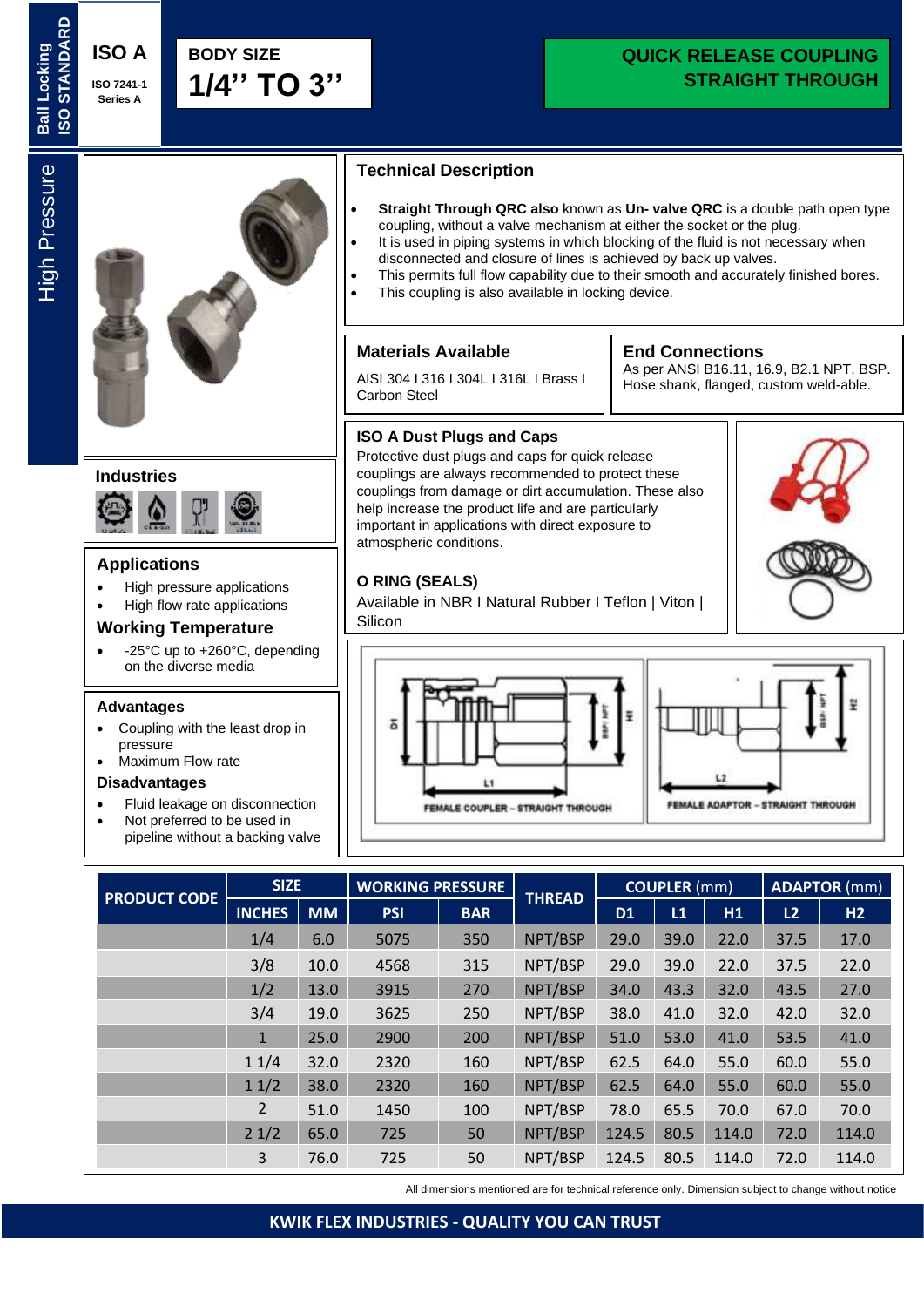# **QUICK RELEASE COUPLING SINGLE CHECK VALVE**

# Medium Pressure **Medium Pressure**

**Ball Locking** 

**Ball Locking** 



# **Industries**



#### **Applications**

- Medium Pressure / Flow rate
- Pneumatic applications

#### **Working Temperature**

• -25°C up to +260°C, depending on the medium.

#### **Advantages**

- Diverse usage since both coupler and adaptor can be used in Hose and Pipe systems
- Single side flow is sealed on disconnection

#### **Disadvantages**

- Fluid leakage from adaptor end
- Not preferred in applications of zero leakage systems

# **Technical Description**

- Single Check Valve Quick Release Coupling is one of the most popular type of coupler which is used to connect air piping in factories and to connect air tools with hoses etc.
- This can be used where one-sided flow system is needed and the flow has to be sealed on disconnection.
- Single shut off coupling is the most ideal solution for connection disconnection of pneumatic lines.

### **Materials Available**

AISI 304 I 316 I 304L I 316L I Brass I Carbon Steel

# **End Connections**

As per ANSI B16.11, 16.9, B2.1 NPT, BSP. Hose shank, flanged, custom weld-able.

### **ISO A Dust Plugs and Caps**

Protective dust plugs and caps for quick release couplings are always recommended to protect these couplings from damage or dirt accumulation. These also help increase the product life and are particularly important in applications with direct exposure to atmospheric conditions.

#### **O RING (SEALS)**

Available in NBR I Natural Rubber I Teflon | Viton | Silicon



| <b>PRODUCT CODE</b> | <b>SIZE</b>   |           | <b>WORKING PRESSURE</b> |            | <b>THREAD</b> | <b>COUPLER</b> (mm) |      |      | <b>ADAPTOR</b> (mm) |      |
|---------------------|---------------|-----------|-------------------------|------------|---------------|---------------------|------|------|---------------------|------|
|                     | <b>INCHES</b> | <b>MM</b> | <b>PSI</b>              | <b>BAR</b> |               | D <sub>1</sub>      | L1   | H1   | L2                  | H2   |
|                     | 1/4           | 6.0       | 5075                    | 350        | NPT/BSP       | 22.0                | 42.0 | 19.0 | 21.0                | 19.0 |
|                     | 3/8           | 10.0      | 4568                    | 315        | NPT/BSP       | 22.0                | 42.0 | 19.0 | 21.0                | 19.0 |
|                     | 1/2           | 13.0      | 3915                    | 270        | NPT/BSP       | 32.0                | 54.5 | 28.0 | 29.0                | 28.0 |
|                     | 3/4           | 19.0      | 3625                    | 250        | NPT/BSP       | 38.0                | 60.0 | 32.0 | 33.0                | 32.0 |
|                     | $\mathbf{1}$  | 25.0      | 2900                    | 200        | NPT/BSP       | 45.0                | 61.0 | 38.0 | 37.0                | 38.0 |
|                     | 11/4          | 32.0      | 2320                    | 160        | NPT/BSP       | 48.0                | 66.0 | 46.0 | 35.0                | 46.0 |
|                     | 11/2          | 38.0      | 2320                    | 160        | NPT/BSP       | 60.0                | 76.0 | 55.0 | 48.0                | 55.0 |

All dimensions mentioned are for technical reference only. Dimension subject to change without notice

# **KWIK FLEX INDUSTRIES - QUALITY YOU CAN TRUST**